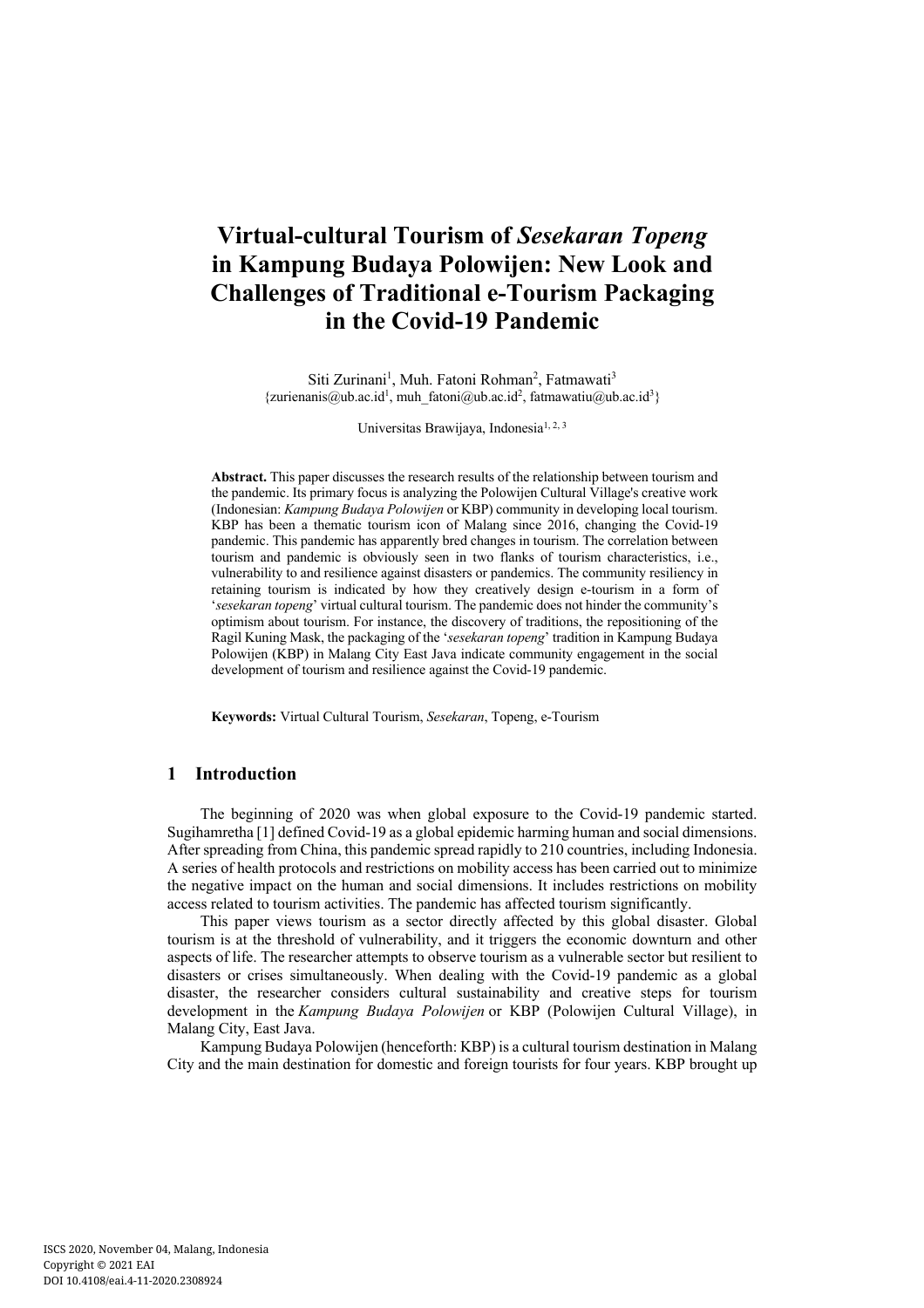the theme of Ken Dedes mythology and *Topeng Malangan* culture, typical of Malang City. The presentation of Malangan cultural traditions strengthens the cultural tourism narrative developed at KBP. It is implemented by developing tourism relations and community involvement. After developing into a thematic tourism village for four years, KBP has been quite popular. The popularity is supported by data collected (sub-district) for one year: approximately 7,000 domestic and foreign tourists have visited KBP. It is also a destination for cross-cultural comparative studies from the regions. The cultural tourism development model in KBP is a reference for development in other areas. In this context, KBP is an essential agent in cultural sustainability.

The changes in 2020 due to the Covid-19 pandemic required KBP to develop a creative strategy for providing tourism entertainment. Thus, two problem formulations are presented in this paper: (1) the form of cultural tourism presented at the KBP, and (2) the extent of creative efforts in developing KBP tourism during the Covid-19 pandemic. Pandemic affects tourism demands, and Covid-19 has been considered the most challenging time. Several studies in the last five years included the SARS pandemic and its effects on tourism [2][3][4]. These studies are still relevant for mapping tourism disaster mitigation during the current Covid-19 pandemic. Using the general equilibrium model (GTAP), Gopalakrishnan [5] stated that implications of the Covid-19 crisis on the tourism sector could be carried with comprehensive recovery efforts based on government recommendations.

In addition to socio-economic recovery efforts based on government recommendations, creativity rising from the downturn due to the Covid-19 pandemic has emerged in society. Gradually, KBP tourism combines e-tourism with its activities. Although tourism is susceptible to disasters, it is also resilient. Referring to Reivich and Shatte [6], resilience is the ability to cope and adapt when facing serious events or problems in life, including the capacity and ability to respond in crisis/emergencies. Through this framework, this paper intends to answer the problems formulated by using ethnography and nethnography methods.

## **2 Research Methods**

As a result of research on the Polowijen Cultural Village (also called KBP) in Malang, this paper employed the ethnographic method to collect and analyze data. The researchers directly collected the data through a digital-ethnography tool, adapting ethnographic research methods to study and interpret digitally-mediated cultures. It included social media ethnography [7] and digital auto-ethnography [8] due to meeting-restrictions during the pandemic. The digital media involved were the KBP website, online mass media, and social media. Moreover, the research informants were development actors, local people (activists of the Polowijen Cultural Village), and people outside the Polowijen Cultural Village.

### **3 Results and Discussion**

#### **3.1 KBP Development Context**

Based on Malang city's Central Bureau of Statistics (in Indonesia, BPS or *Badan Pusat Statistik*), 6025 foreign tourists and 2,423,076 domestic tourists visited the city in 2014. In 2018, the number increased: 124,267 foreign tourists and 3,795,229 domestic tourists. As the number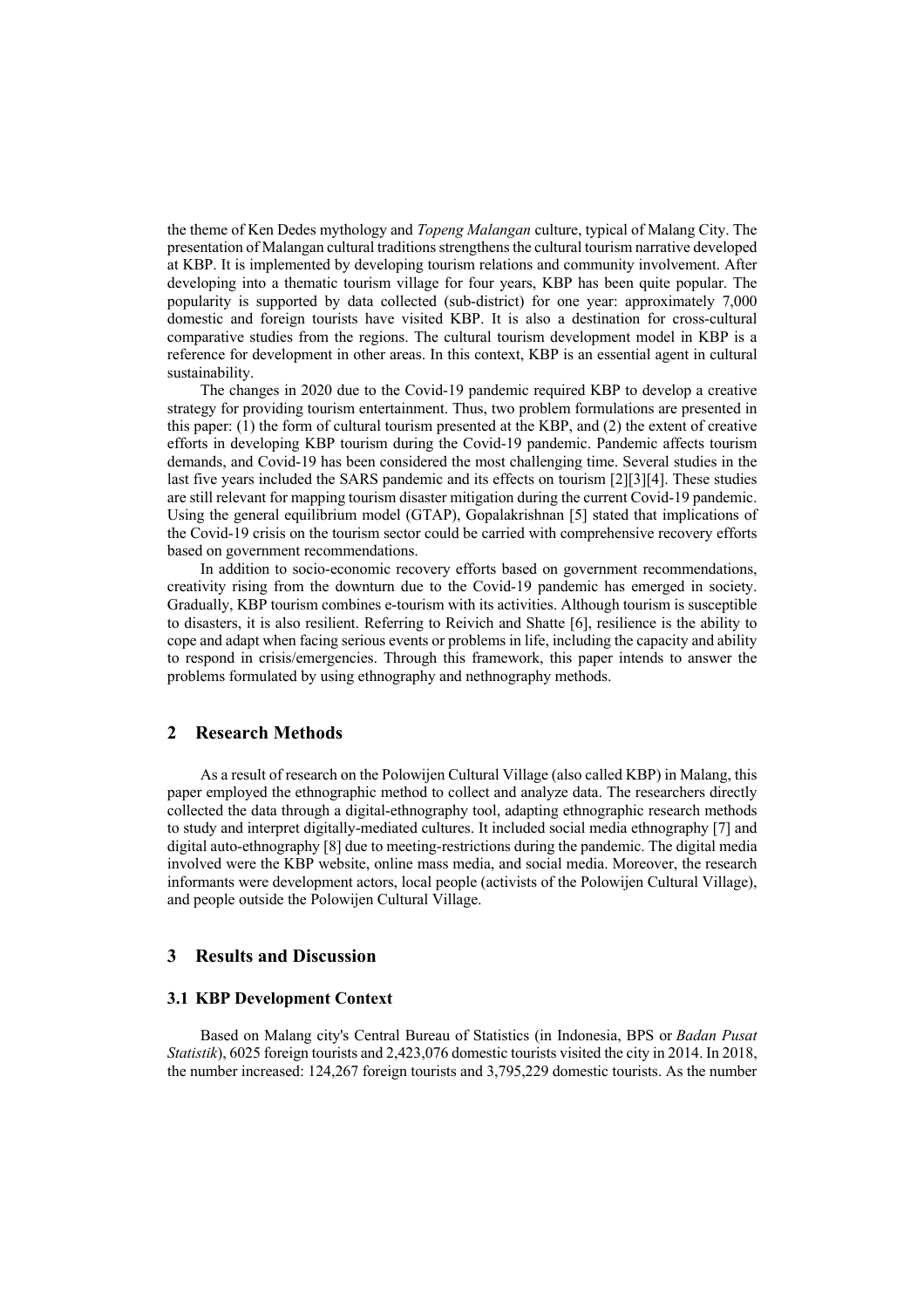of visitors grows, Malang City has improved the development and presentation of thematic tourism schemes, such as the *Kampung Budaya Polowijen* or KBP (Polowijen Cultural Village).

KBP is located at Jalan Cakalang RT 03 RW 02 (RT/RW is a typical Indonesian neighborhood association and part of the administrative division, which stands for *Rukun Tetangga/Rukun Warga*) in Polowijen Village of Blimbing District. The area extends about 2 km<sup>2</sup>. However, only a few parts of RT 03 RW 02 administer the cultural village; fifteen houses in this area (across the river and rice fields) were modified for the thematic scheme. The houses are accessorized with bamboo, masks, and wooden ornaments on their front walls. Above the river, the people built seven gazebos and a pavilion mostly made of wood and bamboo; these places are now the village center of various activities. Thematically, KBP puts forward the historical potential of Ken Dedes' mythology and the Malangan mask culture. The historical narrative claim is based on the archaeological findings of the Windu Ken Dedes well, Joko Lulo's remarks, and the discovery of the tomb of Ki Tjondro Suwono (also known as Mbah Reni), who was the mastermind of Malangan Mask. Based on KBP's historical records, Mbah Reni passed away in 1935 (year of birth unknown).

To develop its tourism, KBP reconstructed and accessorized 15 houses with bamboo ornaments in portraying a cultural house. Historically, one of the Malangan Masks was originated in Polowijen. The village has explored its potentials and revived Malangan Mask art as one of the cultural icons of Malang City by actively organizing Malangan mask dance and mask-crafting. It has also developed Malang batik using the Malangan mask and Ken Dedes motifs. As of today, it has developed traditional music and children's games (in Javanese, it is called *dolanan),*Javanese and Malangan poems/songs called *macapat* (a traditional poem/song), and a school with a cultural ambassador program (Indonesian: *Sekolah Duta Budaya*) come complete with a library.

Through grassroot development, such as thematic and tourist villages, the government attempts to boost community participation in development of KBP. The state takes initiatives to improve economic and social welfare; the community is invited to cooperate for the common good [9][10]. Such a model policy is known as the Bottom-Up policy: the community is given the authority to regulate various policies and desired development. They are deemed to be more capable and familiar with their environment than other parties so that they can design effective and environmentally-adaptive development strategies [11]. The policy can also increase community empowerment to join the development. It is expected that they will have a sense of responsibility for tourism development sustainability [10]. In this case, tourism prioritizing natural, social, community values, valuable experiences, and interactions for tourists and their organizers is categorized as alternative tourism [12].

KBP was inaugurated on April 2<sup>nd</sup>, 2017, and formally endorsed by the Mayor of Malang. The inauguration is a medium for the community to develop KBP tourism further. Aside from the government's support, the active role of local actors is crucial. Ki Demang is one of the locals exploring the potential and compiling the existing narrative in Polowijen, whose real name is Isa Wahyudi (Ki Demang is a name bestowed for his efforts in developing KBP). He holds regular meetings for Polowijen residents with experts in various fields related to KBP development, such as tourism, history, culture, and the creative economy. This effort expands KBP's access in development because of these relations.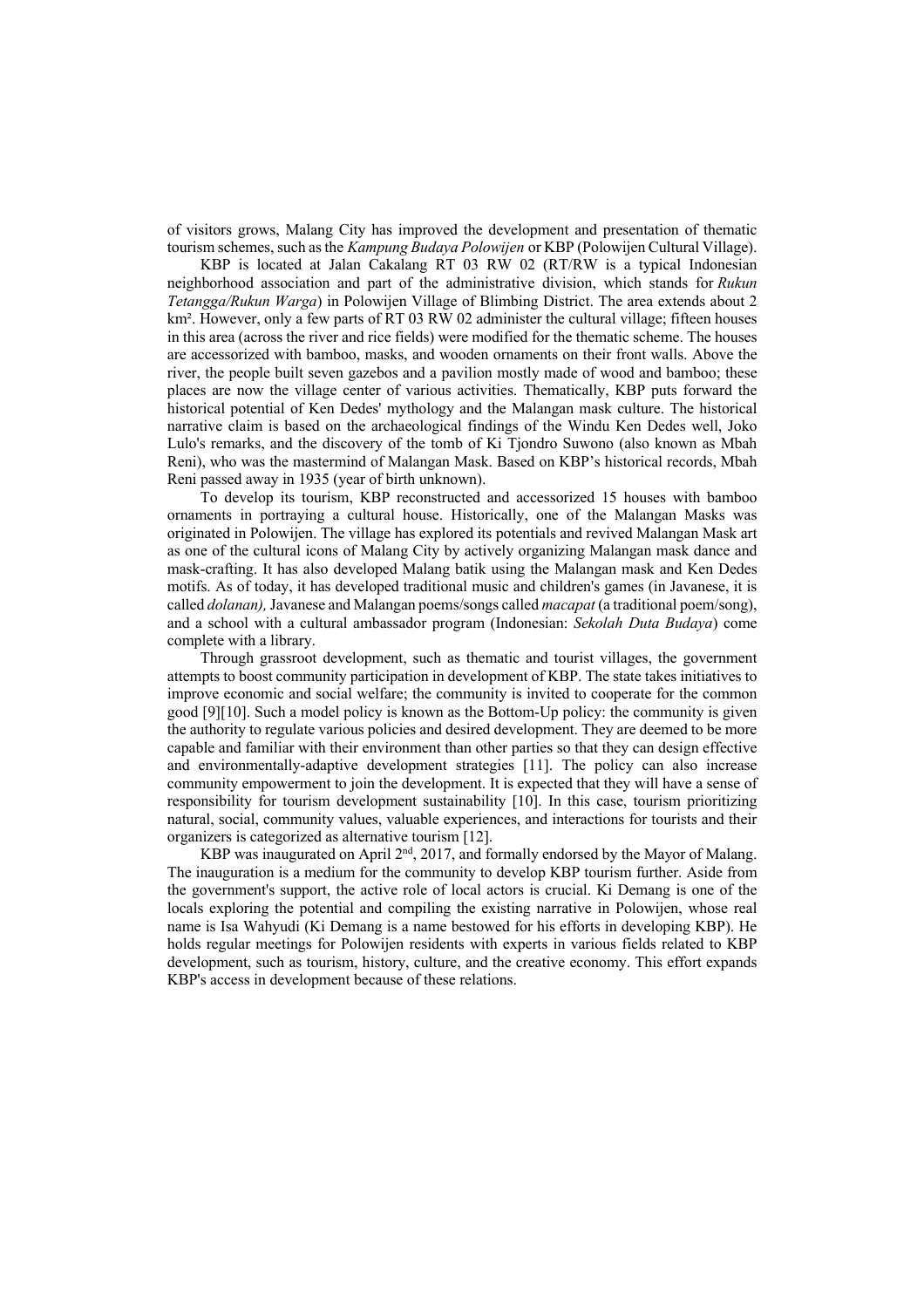

**Fig. 1**. One of the KBP gazebos used for activities (Personal documentation).

The government holds symposium on the history of Polowijen, Malangan masks, and workshops on batik and other crafts to strengthen KBP's sense of tourism. They prepared thematic substances and tourism attractions and made several infrastructure changes, such as renovating several houses to match the theme. It will take at least two years to improve the village infrastructure to mirror the desired design: unique, antique, beautiful, and attractive. Through various attractions, KBP can experiment with identity and political articulation [13]. Through activities and events, it can also open new social spaces and allow those that once were marginalized by dominant society to express various forms of cultural existence [13].

Currently, KBP has weekly, monthly, and yearly activities. The village's works of art are essential commodities in its commerce. During the KBP development, the Polowijen community gave diverse responses. In its initial development, the administrators held many training sessions to improve the community's abilities and skills, which were welcomed enthusiastically; many residents participated in the training activities. However, some refused subtly; according to an informant, the KBP and its administrators were underestimated because they unearthed Polowijen's history by showing various existing archaeological sites. The problem was that some residents of Polowijen believed that items from these sites are mystical and should have been left undisturbed. Nevertheless, this concern did not bother the KBP activists as they did not do any harm (mystical, taboo, heretic doings) to the items. They did it as a form of their love for culture and an effort to improve community welfare.

When viewed through the development model, KBP is classified as a bottom-up development, meaning that it is built through community initiative and participation in establishing the village as a tourism object and subject. It encourages creative economic growth to increase the surrounding community's welfare and acts as cultural preservation efforts for tourist attractions. Ideally, the development of alternative tourism, such as KBP, will develop better with government support.

The government must be the facilitator for the community, the main actor in tourism development [10]. The Malang city government stated that they support the thematic village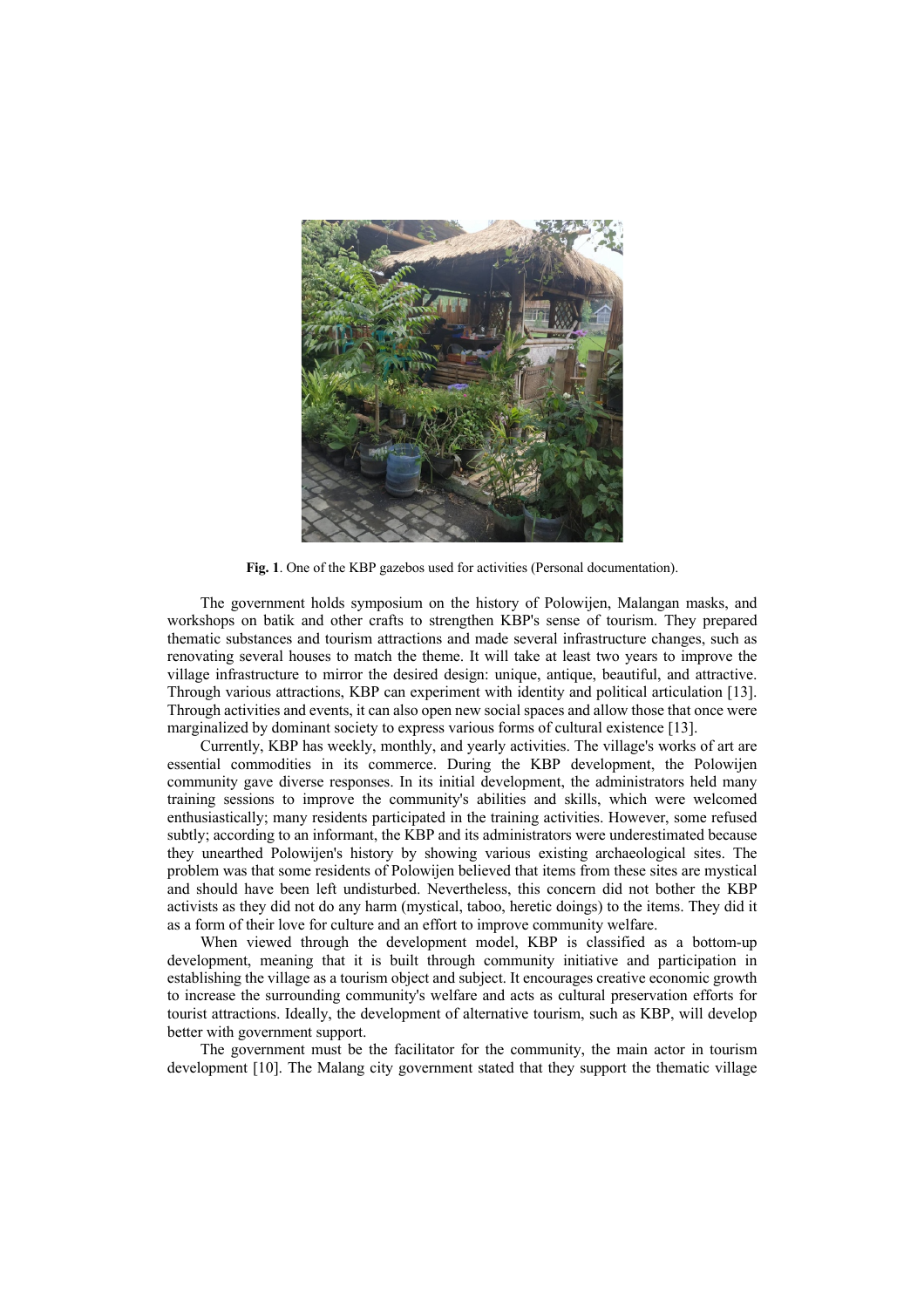development program because it can alleviate slum settlements. In this case, they contribute to preserving culture by inviting KBP to perform in various events. It brings a positive impact as it can also promote KBP. Additionally, the government makes thematic villages feasible as creative economy co-working spaces for Malang City by installing free wireless networks in each of the village centers.

## **3.2 KBP Virtual Culture Tourism (e-Tourism) and Covid-19: Creative Efforts during the Pandemic**

Since implementing the health protocols to deal with the Covid-19 pandemic in early March 2020, the Indonesian tourism sector has been affected. After five months of inactivity, KBP started to reactivate its tourism activities, but on a limited scale, to prepare for the Grebeg Suro event in August 2020. The event involves a carnival and cleansing ceremony, *sesekaran topeng* (part of the ritual involving traditional dance), and a march to visit Mbah Reni's burial. Even during the Covid-19 pandemic, KBP holds the *Sura* ritual (a tradition held on the first day of the month of the Javanese calendar) online. It is driven by local actors and involves the local community.

Exploring the unique potential of Polowijen Mask from Malang City is laborious. To strengthen its tourism development, KBP has a yearly agenda. Tourism activities have been included in the KBP's calendar starting from the beginning of the year, including a ritual called Grebeg Suro; this tradition involves *Sesekaran Uger* and Malangan mask *Penitisan* (incarnation). It is a ritual respecting Mbah Reni as the original Polowijen Malangan mask creator.



**Fig. 2**. Mask Purification Ritual (Before Pandemic) (Personal Documentation of Isa Wahyudi).

The Grebeg Suro procession began with an online broadcast via Zoom and YouTube, continued with *sesekaran topeng* on YouTube INSPIRE media TV [14]; as of March 21<sup>st</sup> 2021, it has been viewed 506 times. In the process, many dancers were involved and assisted by the local community. The tradition, usually presented onsite, was held differently; the number of dancers and participants in the procession was limited with the health protocol of Covid-19. The mask purification procession was led directly by Ki Demang. The Malangan mask dance was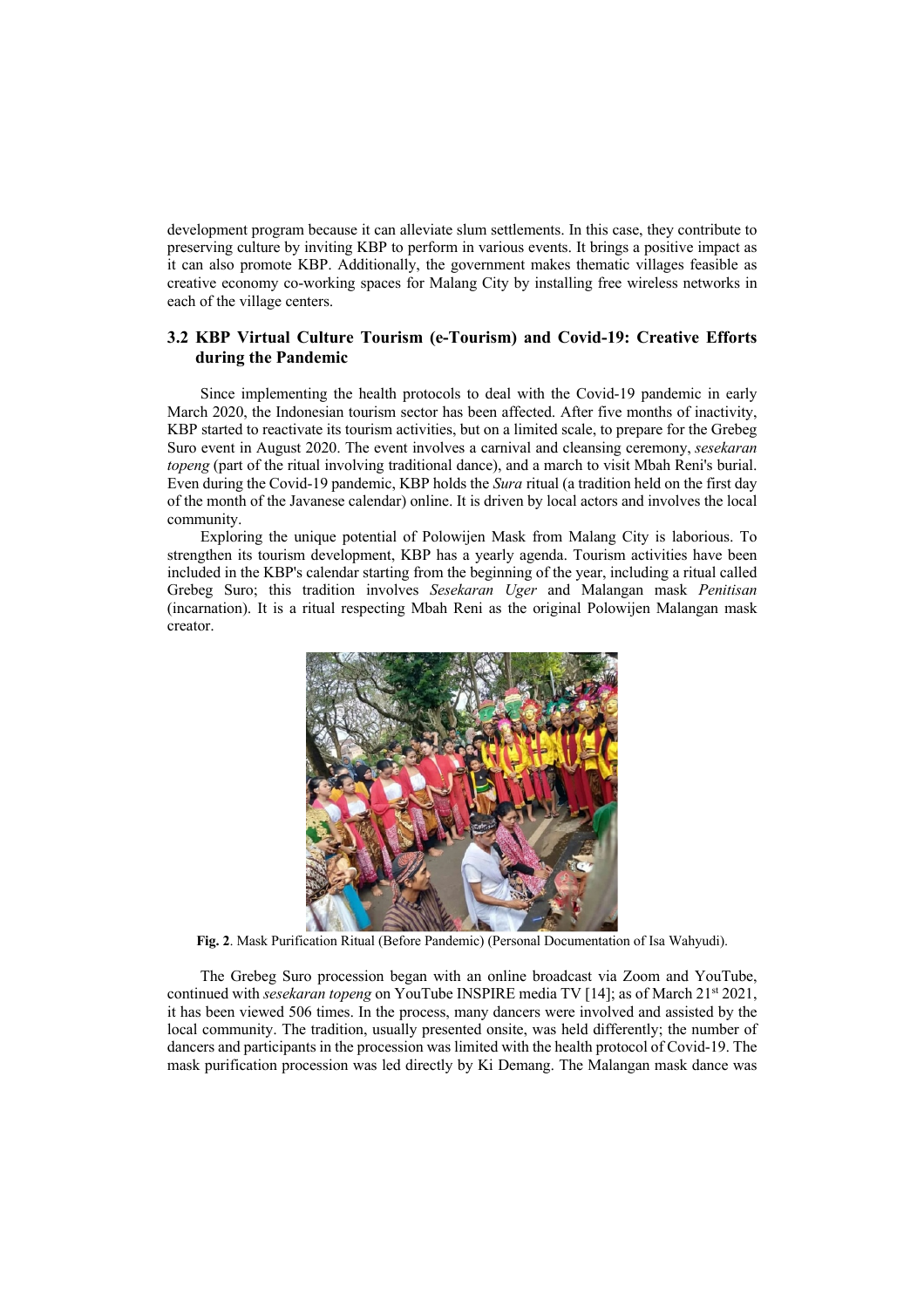performed with the central figure Ragil Kuning, performed by Nyai Dardak Purwo. Nyai Dardak Purwo is the stage name of Agus Eko Suyanto, acting as a representation of Ragil Kuning (a typical KBP branding icon). Not only showing the Ragil Kuning play, but the event also featured the Ragil Kuning dance in the closing of the procession (after the ritual in Mbah Reni burial). Apparently, Ragil Kuning has occupied a special place in KBP; the Anoman Gandrung marked the start of the *sesekaran* to Mbah Reni's burial, and the Ragil Kuning dance closed the main event. This order of procession emphasizes that Ragil Kuning is a core icon valuable and meaningful for KBP.

Ragil Kuning is chosen as the Malangan mask icon at KBP to raise other figures besides Pandji Asmoro Bangun or Raden Inu Kertapati and Sekartaji Galuh Candra Kirana. Ragil Kuning, in Pandji's story, is the younger sister of Pandji Asmoro Bangun. Gunungsari, the husband of Ragil Kuning, is the brother of Sekartaji. Currently, Pandji is still a central figure, resulting in other figures being unpopular. KBP chose Ragil Kuning as an icon because she was considered to have values worthy of emulation. She is believed to represent a woman's purity, nobility, gentleness, and loyalty. Additionally, according to Ki Demang, the only mask with an ornament similar to Mbah Reni's was the Ragil Kuning's.

Ragil Kuning is the main commodity in attracting the wider community. The historical narrative and originality of the Ragil Kuning mask and its stories helped KBP shape its image. However, its historical narrative and originality do not function in a simple framework and do not work independently; they are affected by the actors involved in the village development. Robby Hidayat and Nyai Roro Dadak Purwo greatly influenced the process of making Ragil Kuning an icon of KBP. Robby Hidayat's role as the person who initiated the cultural village affected the making of historical narratives and shows. Robby Hidayat is a lecturer majoring in dance who is also an activist in Malang city's cultural activation; he teaches in Faculty of Letters, State University of Malang. He wanted the show to be as simple as possible. In an FGD (Focus Group Discussion), he said that the point was to make the show one of the developable attractions. He did not emphasize the sacred values in dancing; instead, he wanted something useful — utilizing existing human resources.

The principle of "simple development" is essential to be balanced with sacred values and spirituality obtained from a spiritual dancer called Nyai Roro Dadak Purwo. It is useful in reaffirming the historical value of Ragil Kuning without reducing the value of KBP attractions. Nyai Roro Dadak Purwo is known as a *pawestri* (meaning female in Sanskrit) dancer having a long spiritual journey. She inspired the dance to pray, worship, tell how grateful humans to the creator and show devotion to the ancestors. She has danced as Ragil Kuning three times; she has always visited Mbah Reni's burial as a form of service. Her actions depict the Ragil Kuning mask's sacred values and strengthen the foundation of KBP in narrating its distinctive characteristics.

The claim of the Malangan Mask culture and the discovery of the tradition or invented tradition is inseparable from the motivation of maintaining tradition with innovations. According to Hobsbawn [15], invented tradition is an act of re-emergence of old or traditional culture; it is an act of returning the tradition to certain people or groups. In his theory, Hobsbawn explained that:

"Invented tradition' [which] is taken to mean a set of practices, normally governed by overtly or tacitly accepted rules and of a ritual or symbolic nature, which seek to inculcate certain values and norms of behavior by repetition, which automatically implies continuity with the past... [it] is essentially a process of formalization and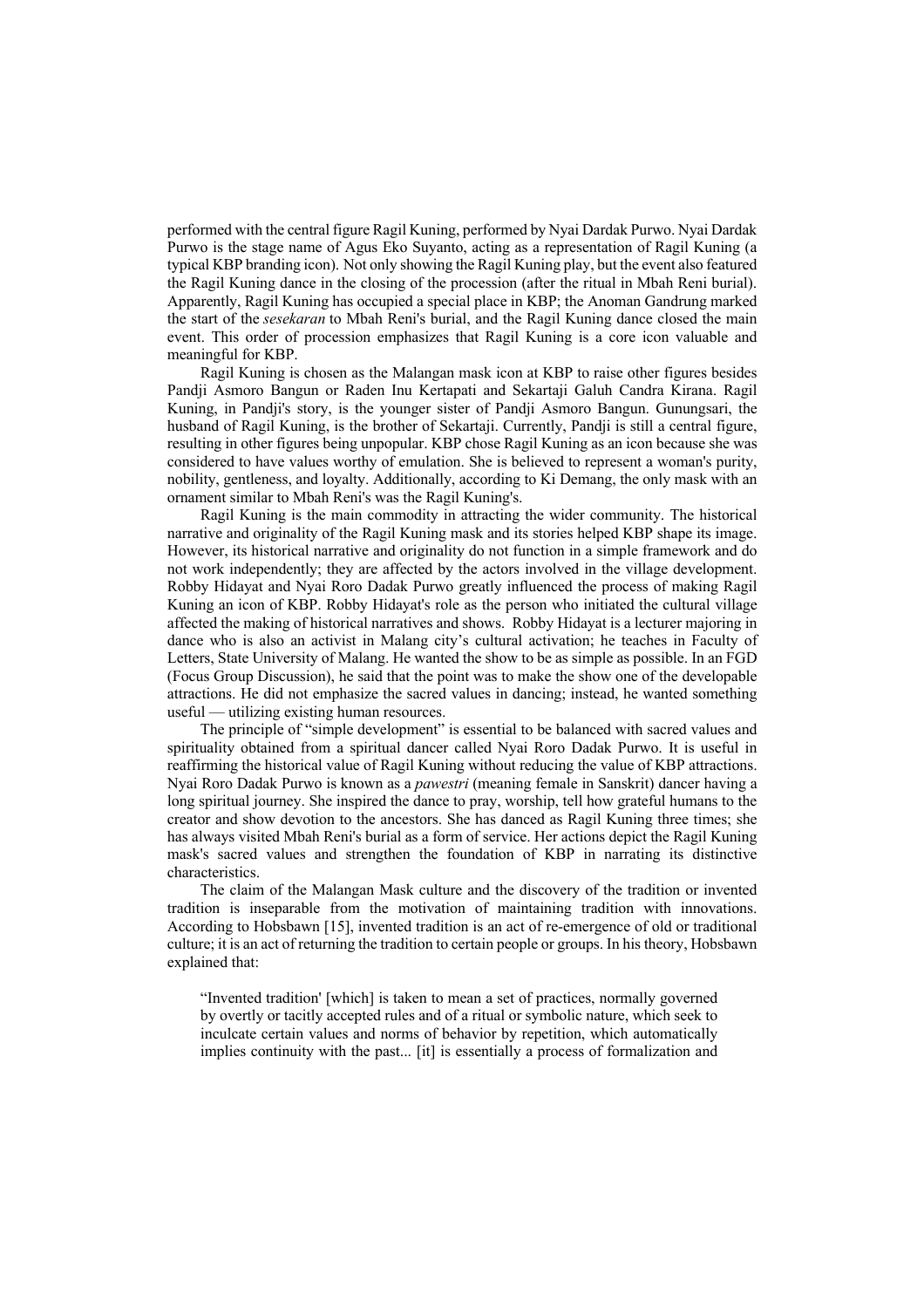ritualization, characterized by reference to the past, if only by imposing repetition"  $[15]$ .

The innovation is called cultural tourism. The development of tourism and cultural escape in this context is the material in cultural commodification. Culture, tradition, and tourism are linked when people owning the culture harmonize cultural values with tourism so that traditional innovation and traditions based on the past can be formed.

The scheme of reviving culture in the Malangan mask tradition in the Polowijen area is related to modern elements fully represented in the invented tradition. This invented tradition pattern is not only about the traditional form but also its inversion into a modern form; it collided with the emergence process and a gradual creative process through the festival. In this case, the tradition formed is to carry out the typical Polowijen Malangan Mask purification ritual accompanied by a prayer led by Ki Demang. The ritual of purifying the Malangan Mask is a new formation after Polowijen became a cultural village; the ritual was nonexistent before KBP. In addition, there are stages before the mask is 'purified' in Mbah Reni's burial, such as the *mubeng desa* (a parade of going around the entire village) and *petilasan* (visiting sacred sites)*,* which ends with a prayer.

The Covid-19 pandemic has made KBP managers and the community adjust the *sesekaran topeng* tradition's implementation as one of the tourism attractions. The procession was carried out involving a limited number of participants and live-broadcasted through KBP's YouTube channel. The ritual begins with 'purifying the mask at Mbah Reni's burial; this media conveys the message to tourists. KBP is a tourist destination trying to survive the Covid-19 pandemic. Through tourism networks and literacy in e-tourism, it responds to the situation's challenges and be resilient to the global pandemic. Community involvement in tourism activities can be seen as a strategy of resilience. According to Reivich and Shatte [6], resilience is the ability to cope and adapt when facing changes, including the capacity and ability to respond to situations.

The encouragement of the tourism industry comes from tourists' demand and support from the government. It attempts to replace people's memory with knowledge; trying to dig up other people's memories is a process called creative recall [16]. New settlers recall the indigenous people's memories differently by being activists of KBP.

#### **4 Conclusion**

The exposure and spread of Covid-19 have caused a global catastrophe. The disaster has brought a high economic impact due to restrictions on access and mobilization arrangements. Tourism is also exposed to Covid-19. It has experienced a significant decrease in tourist visits and affected its income. In the current situation, KBP slowly adapts by packing offerings or tourist attractions virtually. The virtualized attraction is the tradition of *sesekaran topeng*. Although tourism has experienced fragility in the pandemic, it has slowly become resilient and adapted to the new-normal condition by still presenting visual tourism.

#### **References**

- [1] I. D. G. Sugihamretha, "Respon Kebijakan: Mitigasi Dampak Wabah Covid-19 Pada Sektor Pariwisata," *J. Perenc. Pembang. Indones. J. Dev. Plan.*, vol. 4, no. 2, pp. 191–206, 2020.
- [2] C. Hor and N. Thaiprasert, "Analysis of international tourism demand for Cambodia," in *Econometrics of risk*, Springer, 2015, pp. 415–425.